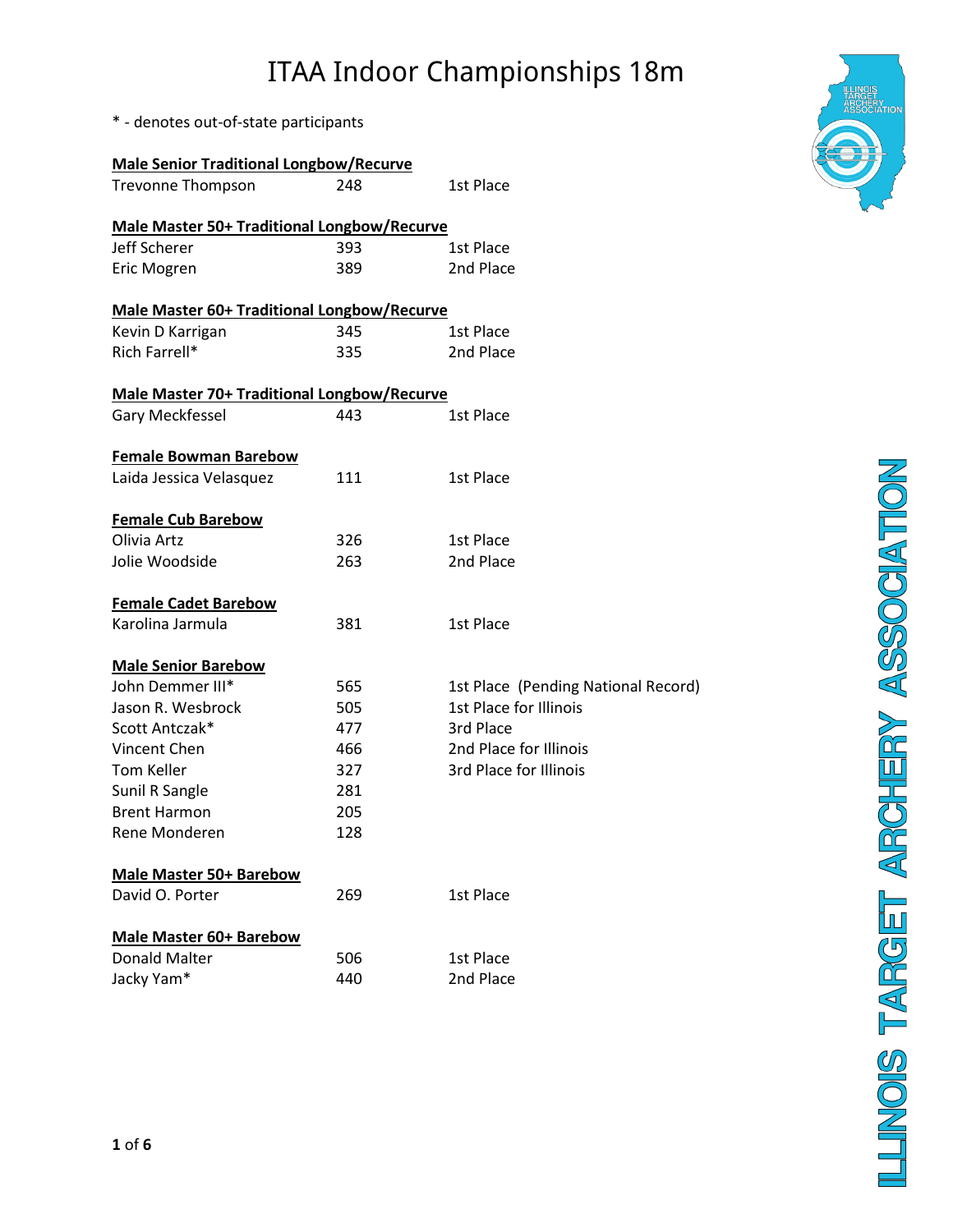| <b>Female Bowman Olympic Recurve</b> |     |                        |
|--------------------------------------|-----|------------------------|
| Olivia Sanborn                       | 393 | 1st Place              |
| Kaitlyn Robinson*                    | 334 | 2nd Place              |
| Samantha Ortiz                       | 209 | 2nd Place for Illinois |
| <b>Male Bowman Olympic Recurve</b>   |     |                        |
| Nazhruddin Macalandong               | 339 | 1st Place              |
| <b>Female Cub Olympic Recurve</b>    |     |                        |
| Sarah Phebe Chen                     | 443 | 1st Place              |
| <b>Male Cub Olympic Recurve</b>      |     |                        |
| <b>Patrick Carmichael</b>            | 422 | 1st Place              |
| <b>Female Cadet Olympic Recurve</b>  |     |                        |
| Veronica Pronitcheva                 | 464 | 1st Place              |
| Christina Gursky                     | 237 | 2nd Place              |
| <b>Male Cadet Olympic Recurve</b>    |     |                        |
| Sam Burke                            | 482 | 1st Place              |
| <b>Ethan Cilley</b>                  | 462 | 2nd Place              |
| <b>Tim Winfrey</b>                   | 450 | 3rd Place              |
| Adam Valera                          | 432 |                        |
| Jean-Luc Monderen                    | 363 |                        |
| Jake Jennes                          | 319 |                        |
| Suleyman Shouib                      | 296 |                        |
| <b>Female Junior Olympic Recurve</b> |     |                        |
| Nicole Stockton                      | 509 | 1st Place              |
| Raquel Navarro                       | 491 | 2nd Place              |
| Rachel Fenn                          | 410 | 3rd Place              |
| Kylie Fischbach                      | 318 |                        |
| <b>Male Junior Olympic Recurve</b>   |     |                        |
| Kevin Ramirez                        | 381 | 1st Place              |
| <b>Female Senior Olympic Recurve</b> |     |                        |
| Cory Winkelhake                      | 504 | 1st Place              |
| <b>Heather Hodge</b>                 | 487 | 2nd Place              |
| Michele Hansen                       | 447 | 3rd Place              |

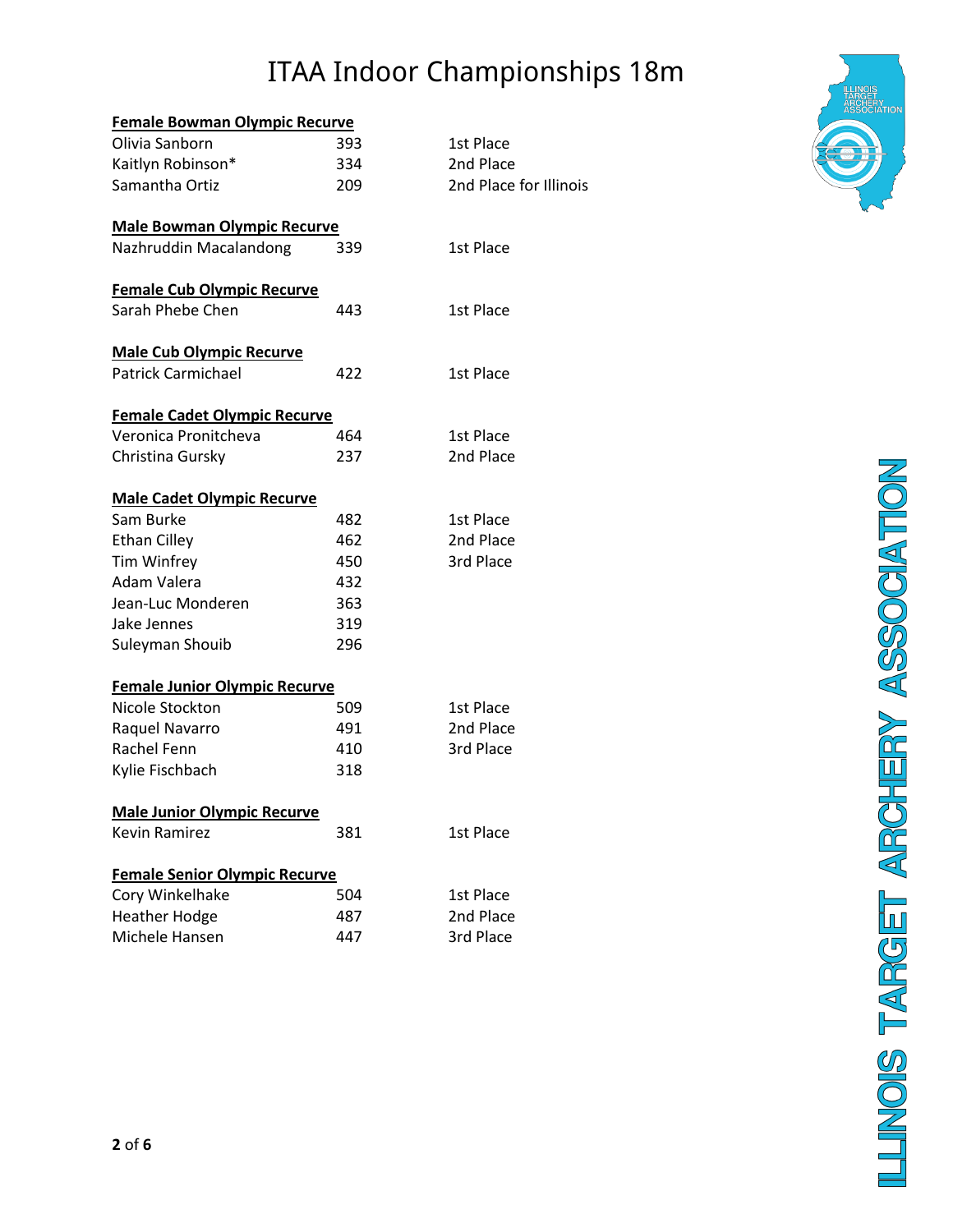#### **Male Senior Olympic Recurve**

| Nicholas Petrovic                      | 544 | 1st Place |
|----------------------------------------|-----|-----------|
| Jason R. Wesbrock                      | 531 | 2nd Place |
| Dennis Timpanaro                       | 520 | 3rd Place |
| <b>Chris Gutsell</b>                   | 512 |           |
| Michael Bannester                      | 510 |           |
| Stephen Lumayag                        | 502 |           |
| Jonas Lumayag                          | 498 |           |
| Tony Kaap                              | 479 |           |
| Matthew J. Sheldon                     | 463 |           |
| Oleg Pronitchev                        | 435 |           |
| <b>Brent Harmon</b>                    | 422 |           |
| Female Master 50+ Olympic Recurve      |     |           |
| Cheri Kirkpatrick                      | 433 | 1st Place |
| <b>Male Master 50+ Olympic Recurve</b> |     |           |
| <b>Gabe Querol</b>                     | 557 | 1st Place |
| <b>Male Master 60+ Olympic Recurve</b> |     |           |
| Tom Havel                              | 519 | 1st Place |
| <b>Female Bowman Compound</b>          |     |           |
| Kate Iodice                            | 528 | 1st Place |
| Dana Janiec                            | 485 | 2nd Place |
| <b>Hallie Sellers</b>                  | 470 | 3rd Place |
| Ava Lenell                             | 460 |           |
| Skylar Basa                            | 425 |           |
| <b>Grace Mchenry</b>                   | 358 |           |
| Marissa Pierce                         | 328 |           |
| <b>Male Bowman Compound</b>            |     |           |
| Nathan Zimmerman                       | 543 | 1st Place |
| Jaden Chada                            | 492 | 2nd Place |
| Evan Alsip                             | 477 | 3rd Place |
| Evan Blackman                          | 433 |           |
| Jake Cunningham                        | 427 |           |
| Aidan Schroeder                        | 396 |           |
| Carson Kordick*                        | 379 |           |
| Alexander Reno                         | 367 |           |
| <b>Gabriel Reno</b>                    | 282 |           |
| Logan Staubus                          | 279 |           |
| <b>Richard Velasquez</b>               | 185 |           |

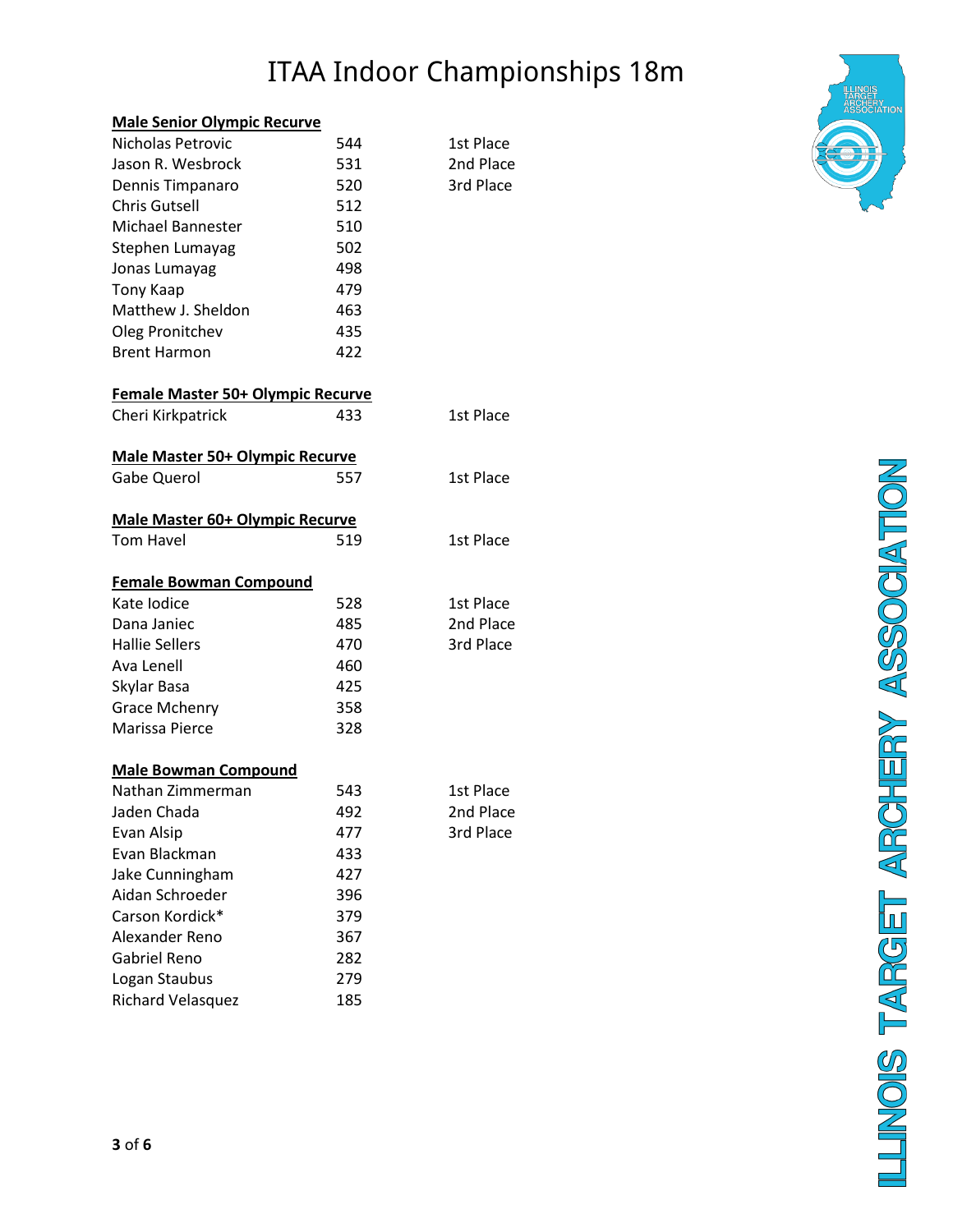#### **Female Cub Compound**

| Kyley Kordick*                | 533 | 1st Place              |
|-------------------------------|-----|------------------------|
| Taylor Kordick*               | 526 | 2nd Place              |
| Victoria Smolen               | 468 | 1st Place for Illinois |
| Vanessa Olandese              | 466 | 2nd Place for Illinois |
| <b>Hailey Werner</b>          | 462 | 3rd Place for Illinois |
| Zia Scott                     | 421 |                        |
| Jamie Skvarla                 | 385 |                        |
| <b>Julie Palacios</b>         | 378 |                        |
| Savannah Leach                | 320 |                        |
| <b>Male Cub Compound</b>      |     |                        |
| Cal Eberhart                  | 562 | 1st Place              |
| Jagur Streit                  | 561 | 2nd Place              |
| <b>Tyler Murphy</b>           | 508 | 3rd Place              |
| <b>Austin Geils</b>           | 483 |                        |
| George R Harker               | 447 |                        |
| <b>Mason Graham</b>           | 349 |                        |
| <b>Female Cadet Compound</b>  |     |                        |
| Hana Warren                   | 544 | 1st Place              |
| Valerie Reichenberger         | 510 | 2nd Place              |
| <b>Emily Scully</b>           | 473 | 3rd Place (tied)       |
| Ellissa Frailey*              | 473 | 3rd Place (tied)       |
| <b>Michal Miller</b>          | 456 |                        |
| <b>Male Cadet Compound</b>    |     |                        |
| <b>Christopher Renaud</b>     | 559 | 1st Place              |
| Caleb Reuter                  | 553 | 2nd Place              |
| Aidan Laramie                 | 551 | 3rd Place              |
| Ryan Mann                     | 546 |                        |
| <b>Nick Eckert</b>            | 526 |                        |
| <b>Stephen Owens</b>          | 471 |                        |
| Joe Skvarla                   | 447 |                        |
| Dylan Reno                    | 415 |                        |
| Alex Knoppe                   | 405 |                        |
| <b>Female Junior Compound</b> |     |                        |
| Montana Anderson              | 555 | 1st Place              |
| <b>Rachel Wesbrock</b>        | 525 | 2nd Place              |
| <b>Male Junior Compound</b>   |     |                        |
| <b>Bryan Mazur</b>            | 578 | 1st Place              |
| <b>Daniel Petro</b>           | 523 | 2nd Place              |
| <b>Female Senior Compound</b> |     |                        |
| Pei Zhang*                    | 528 | 1st Place              |
|                               |     |                        |

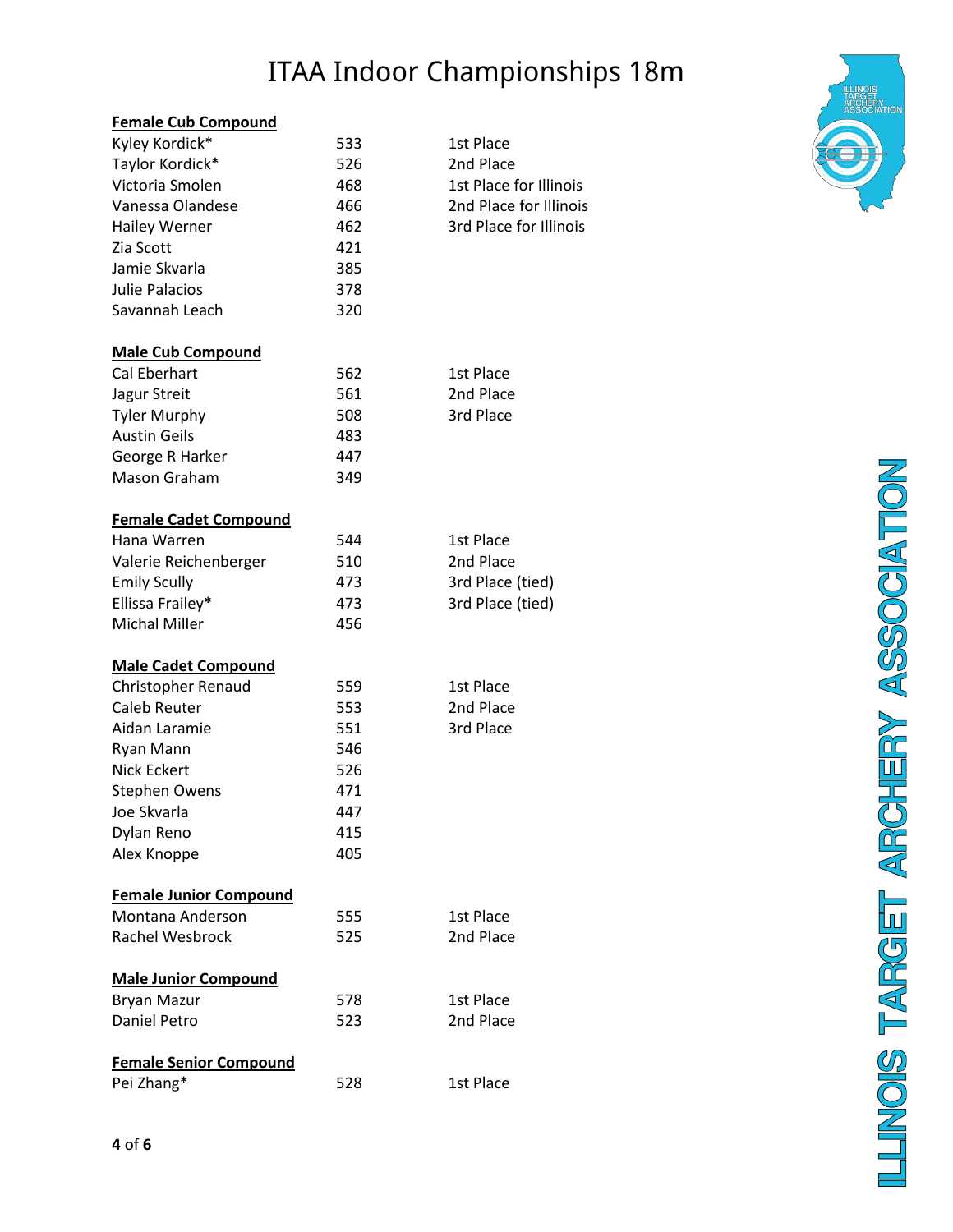#### **Male Senior Compound**

| <b>Bill Munson</b>              | 584 | 1st Place |
|---------------------------------|-----|-----------|
| Tim Zimmerman                   | 582 | 2nd Place |
| Andrew Hollmier                 | 575 | 3rd Place |
| Jim Hoffman                     | 570 |           |
| <b>Mike Nowotnik</b>            | 566 |           |
| <b>Bruce Williams</b>           | 565 |           |
| <b>Chase Mcculloch</b>          | 561 |           |
| <b>Fred Laramie</b>             | 559 |           |
| Paul Mazur                      | 559 |           |
| <b>Bryan Weiss</b>              | 551 |           |
| Jean-Luc Hostachy               | 546 |           |
| Jason Schneider                 | 545 |           |
| Jamie Oliver*                   | 538 |           |
| Female Master 50+ Compound      |     |           |
| Jana Ross                       | 536 | 1st Place |
| <b>Male Master 50+ Compound</b> |     |           |
| Vern Coop                       | 575 | 1st Place |
| Mark Jones                      | 571 | 2nd Place |
| James Ross                      | 542 | 3rd Place |
| Female Master 60+ Compound      |     |           |
| Nancy Zorn                      | 574 | 1st Place |
| Jeanne Mohn                     | 546 | 2nd Place |
| Kathy K. Miller                 | 503 | 3rd Place |
| <b>Male Master 60+ Compound</b> |     |           |
| <b>William Mohn</b>             | 577 | 1st Place |
| Mark F. Miller                  | 557 | 2nd Place |
| Mark Finnegan                   | 554 | 3rd Place |
| Carl Meyer                      | 547 |           |
| C. David Ward                   | 542 |           |
| David Dorrance                  | 517 |           |
| <b>Male Master 70+ Compound</b> |     |           |
| Caz Brewer                      | 537 | 1st Place |